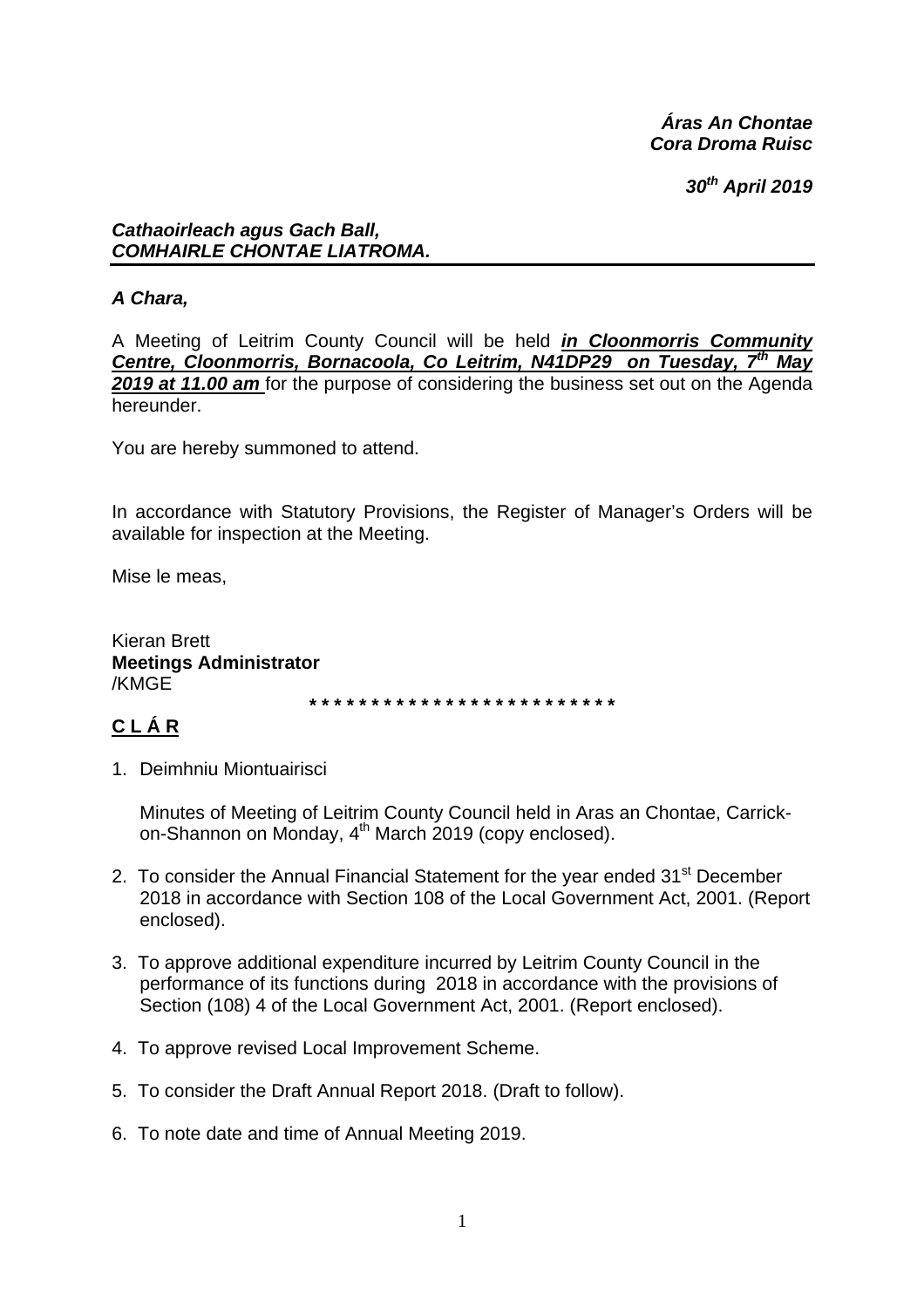- 7. To consider Monthly Management Reports by the Chief Executive for February, 2019 and March, 2019 in accordance with the provisions of Section 136(2) of the Local Government Act 2001 as inserted by Section 51 of the Local Government Reform Act 2014 (Reports previously circulated).
- 8. To note commitments to be entered into under Section 138(1) of the Local Government Act 2001.
- 9. To consider report from Corporate Policy Group.
- 10. To approve the attendance of the Elected Members at forthcoming conferences.
- 11. Correspondence (enclosed).

# **Part I - Notice of Motions.**

#### *12. To consider the following Notice of Motion submitted by Councillor Des Guckian;*

"That the Members of Leitrim County Council urge the Chief Executive and Council officials to demand from the Government an extra 20 million euro, over a five year term, to surface all our lanes and by-roads."

#### *13. To consider the following Notice of Motion submitted by Councillor Padraig Fallon;*

"With over €24 Billion worth of loans having been sold to vultures funds in recent years at discounts of over 52%, all aided by a tax system designed to incentivise them, I propose that Leitrim County Council ask the Minister for Finance, why can't similar discounts be offered to owner occupiers in danger of losing the family home?"

#### *14. To consider the following Notice of Motion submitted by Councillor Sean McDermott;*

"I will ask Leitrim County Council to prioritize the proposed Greenway from Sligo to Enniskillen as a flagship tourism project for North Leitrim."

#### *15. To consider the following Notice of Motion submitted by Councillor Felim Gurn;*

"That in the future Leitrim County Council do more to stimulate and support, by way of incentives, businesses on our main streets in towns all over Leitrim. This is urgently required to have a plan to bring businesses and residential premises back to our main streets."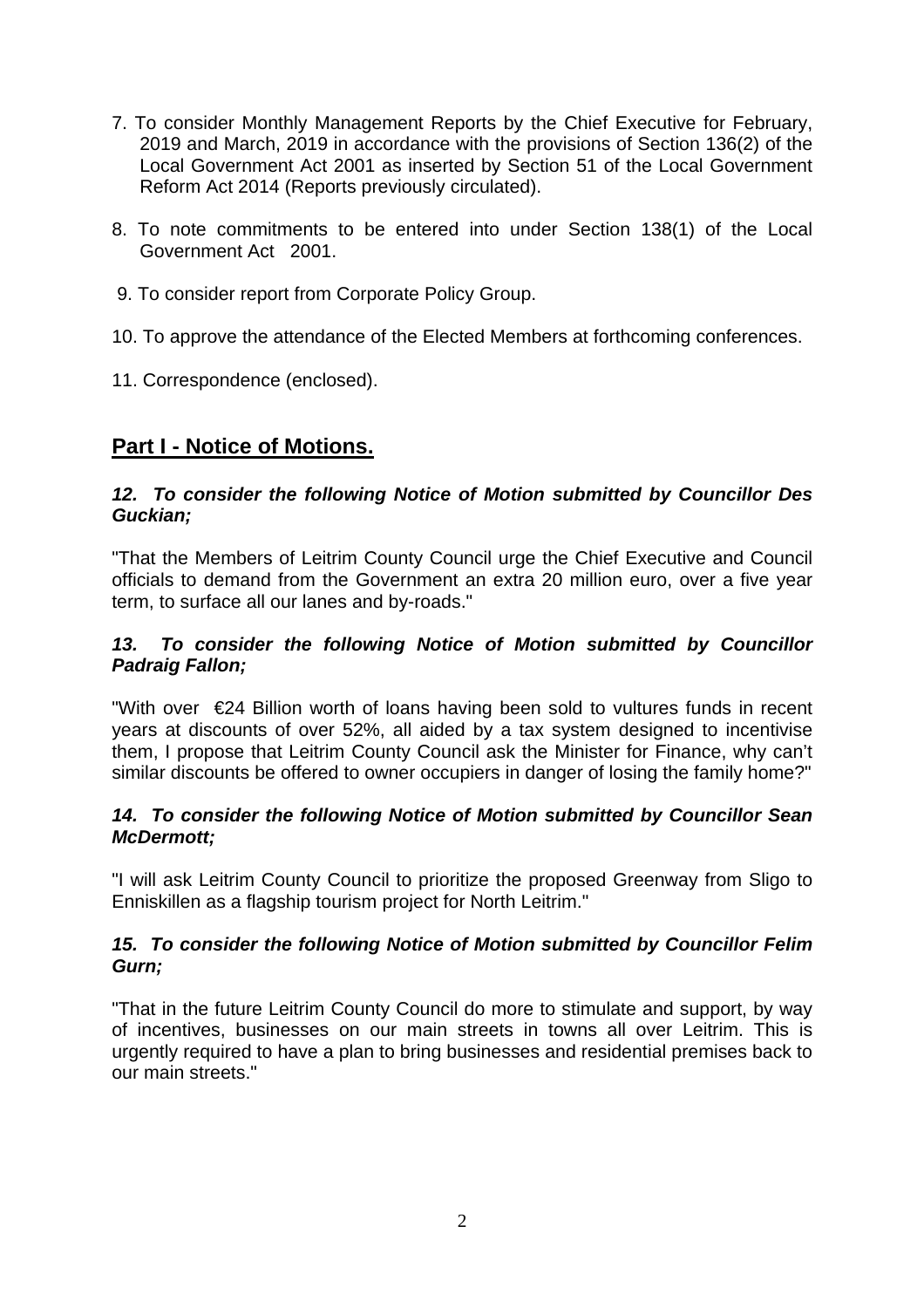#### *16. To consider the following Notice of Motion submitted by Councillor Paddy O'Rourke;*

"I ask Leitrim County Council to support me in calling on the Department of Environment to provide a meaningful "simple to apply" grant, to renovate some of the many vacant houses in our towns, villages and countryside. Many of these houses with a small amount of grant aid would provide comfortable houses for families that our communities badly need. The existing schemes such as 'Rebuilding Ireland' etc are too conveluted and are simply not working. What's required is an easy to administer grant which would bring many of these potentially good homes back into a position to contribute to community life."

#### *17. To consider the following Notice of Motion submitted by Councillor Brendan Barry;*

"I request that Leitrim County Council ask the Government have any of the recommendations from the Cost of Insurance Report which was published in January 2017 being implemented? Such as, establish an Insurance Fraud Unit within An Garda, a national Insurance Claims database, and a place cap on claims and an obligation on Insurance companies to legally challenge claims that are suspected of being fraudulent. The State makes having motor Insurance a legal requirement and so has an obligation to the people, to make sure that insurance is affordable and fair."

#### *18. To consider the following Notice of Motion submitted by Councillor Finola Armstrong-McGuire;*

"I ask what progress has been made with completion and taking in charge of residential estates requested by our taxpayers in past two years? I particularly refer to the Marymount and Sinann Apartment area and through road leading to Ard Alainn, Mt Temple Mews, Mt St Josephs and Marist Convent. Potholes of large size have developed in this road. Residents are 20 years with roads of poor quality and deteriorating."

#### *19. To consider the following Notice of Motion submitted by Councillor Justin Warnock;*

"I will ask the Elected members to support this motion, to call on the Minister for Housing, Planning and Local Government, Eoghan Murphy TD, to review the Tenant (Incremental) Purchase Scheme, which is biased towards residents of one-off Local Authority houses on family farms in Rural Leitrim and Rural Ireland. There has to be more flexibility where the tenants cannot, for various reasons, meet the financial requirement of the Purchase Scheme and a role should be given to their adult children to assist with the purchase."

## *20. To consider the following Notice of Motion submitted by Councillor Sean*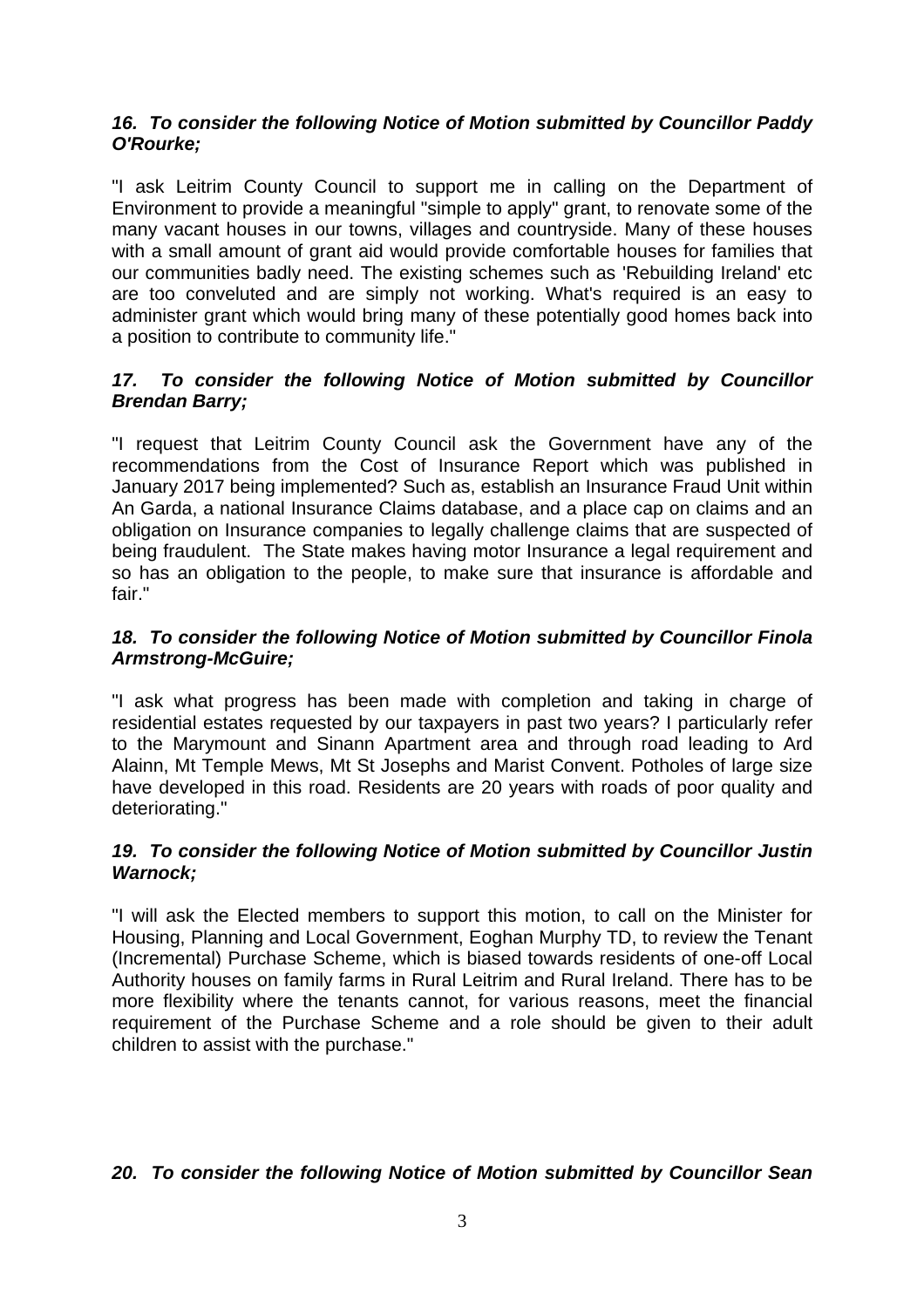# *McGowan;*

"I will seek the support of Members in calling on the Department of Health and the HSE to extend the "Fair Deal Scheme" to people in their home who fulfil the criteria on a needs assessment."

#### *21. To consider the following Notice of Motion submitted by Councillor Caroline Mulvey;*

"I request that we as a Council write to the Minister and ask that Martin Kenny, TD's bill titled 'Local Government (Water Pollution) (Amendment) Bill 2018' be put before the Oireachtas Committee as a matter of urgency as it is a major concern for people in Leitrim.

This bill is proposed to amend the provisions of the Local Government (Water Pollution) Act 1977 to provide for the granting of discharge licences by a water services authority for the development of single houses."

#### *22. To consider the following Notice of Motion submitted by Councillor Caillian Ellis;*

"I ask Leitrim County Council to update its rate of payment under the Disabled Persons Grant scheme which has not been updated for a number of years. Also to know what provisions are in place for ongoing assistance under the scheme for people with long term requirements such as people who suffer from disease such as Parkinson's, DMD (Duchenne Muscular Disease) who may need equipment such as hoists to be updated."

#### *23. To consider the following Notice of Motion submitted by Councillor Frank Dolan;*

"I will ask Leitrim County Council to write to EIR for an explanation as to why people are not being connected up for broadband even where the cable is in place. Many households are frustrated with the fact that the cable is beside them, that they are quite willing to pay, but cannot get connected."

#### *24. To consider the following Notice of Motion submitted by Councillor Seadhna Logan;*

"Rents are soaring and suitable accomodation across the county is becoming very hard found by those in receipt of HAP. I am calling on Minister, Eoghan Murphy TD and his Housing Department to immediately review the HAP scheme with a view to address the limitations of the scheme as a consequence of rent limits."

#### *25. To consider the following Notice of Motion submitted by Councillor Cllr Mary Bohan;*

"I propose that Leitrim County Council call once again on the Minister for Health, Mr Simon Harris TD and the HSE to provide adequate home help hours and home care packages to those who urgently need this service in our communities."